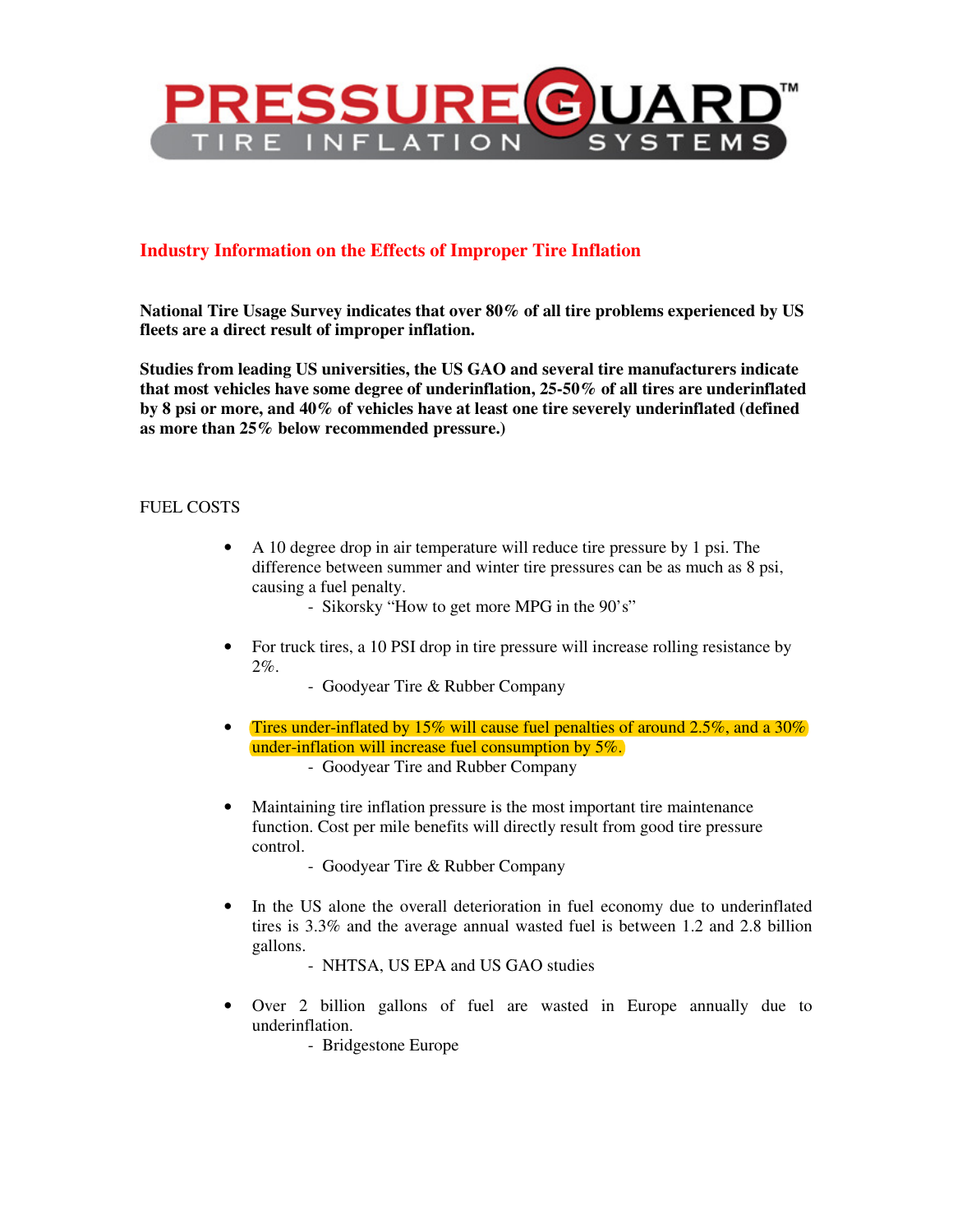

## TIRE COSTS

- An industry average of 20% of the annual maintenance budget is spent on tires and tire maintenance programs.
	- National Tire Usage Survey
- Running tires at 20% under-inflation can reduce tire life by up to 50%. - Goodyear and Michelin
- Under-inflation will cause increased tire running temperatures and leads to premature removal of the tire.
	- Goodyear Tire and Rubber Company
- Industry surveys indicate that consistent proper tire inflation for the trucking industry would increase fleet wear by 17%. - Michelin
- A 20% under-inflated tire will, over the life of the casing, reduce the effective life of that casing by 30%.
	- Retread Industry report
- Tire under-inflation will reduce tire life as follows: 20% pressure reduction causes a 25% tire life reduction, and corresponding figures for 30% underinflation are a 55% tire life penalty.
	- Schrader Bridgeport
- A 100 PSI tire under-inflated at 80 PSI will lose  $15 20\%$  of its life, and damage its further life as a retread candidate.
	- Bandag Corporation
- Most vehicles have some degree of underinflation, 25-50% of all tires are underinflated by 8 psi or more, and 40% of vehicles have at least one tire severely underinflated (defined as more than 25% below recommended pressure.) - Bandag Corporation

#### TIRE DEBRIS

- Tire abuse causes rubber debris on the road. Almost all debris comes from dual tires, primarily from the inner tire.
	- Tire Retread Bureau
- "Zipper Tire Failure the tire has been operated in an under-inflated condition which weakened the sidewall cables."
	- MTD Magazine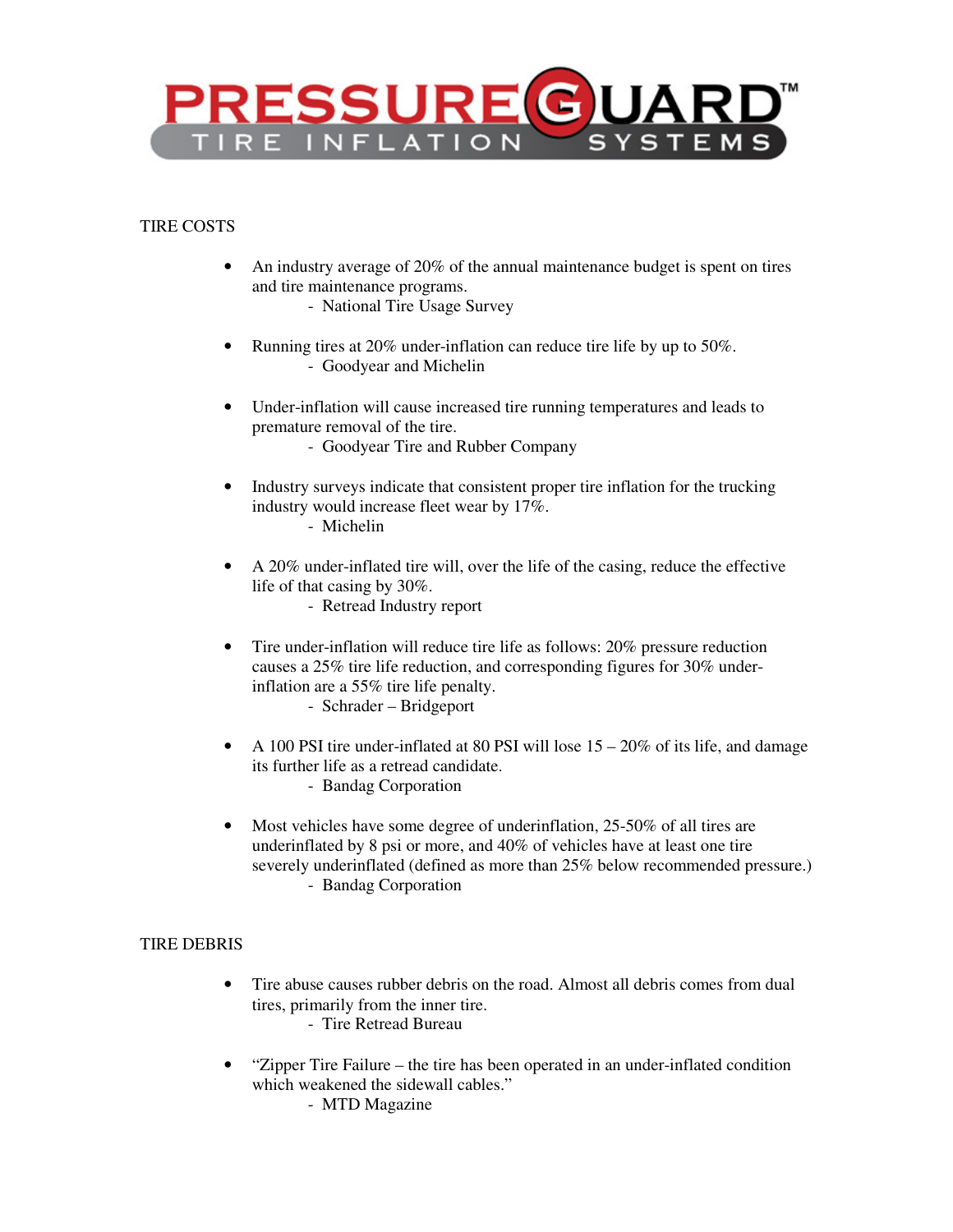

#### ROADSIDE REPAIRS

• The average cost for an emergency roadside assistance call was \$775.00. - National Tire Usage Survey

### ENVIRONMENTAL ISSUES

- Retreads use 7 gallons of oil to re-manufacture a tire, versus 22 gallons for a new tire.
	- Tire Retread Bureau
- Underinflation produces an unnecessary 250 lbs. of CO2 annually per automobile on the road.
	- Various studies (Bridgestone, StopGlobalWarming.org, US EPA)
- Globally the annual total unnecessary CO2 production is estimated to be more than 200 billion pounds. Elimination of this unnecessary and harmful CO2 production every year would have the atmospheric cleansing impact of a rainforest roughly twice the size of California.
- Increased tire life via ATIS means fewer tires need to be disposed of via landfill or recycling, and less energy is used in the production of replacements for failed tires.

## *LEGAL and LIABILITY CONCERNS*

- *23,000 tow-away crashes occur annually due to blowouts and flat tires and 33,000 injuries occur annually due to underinflated tires. - NHTSA*
- *600 fatalities occur annually due to underinflated tires. - The Rubber Manufacturers Association*